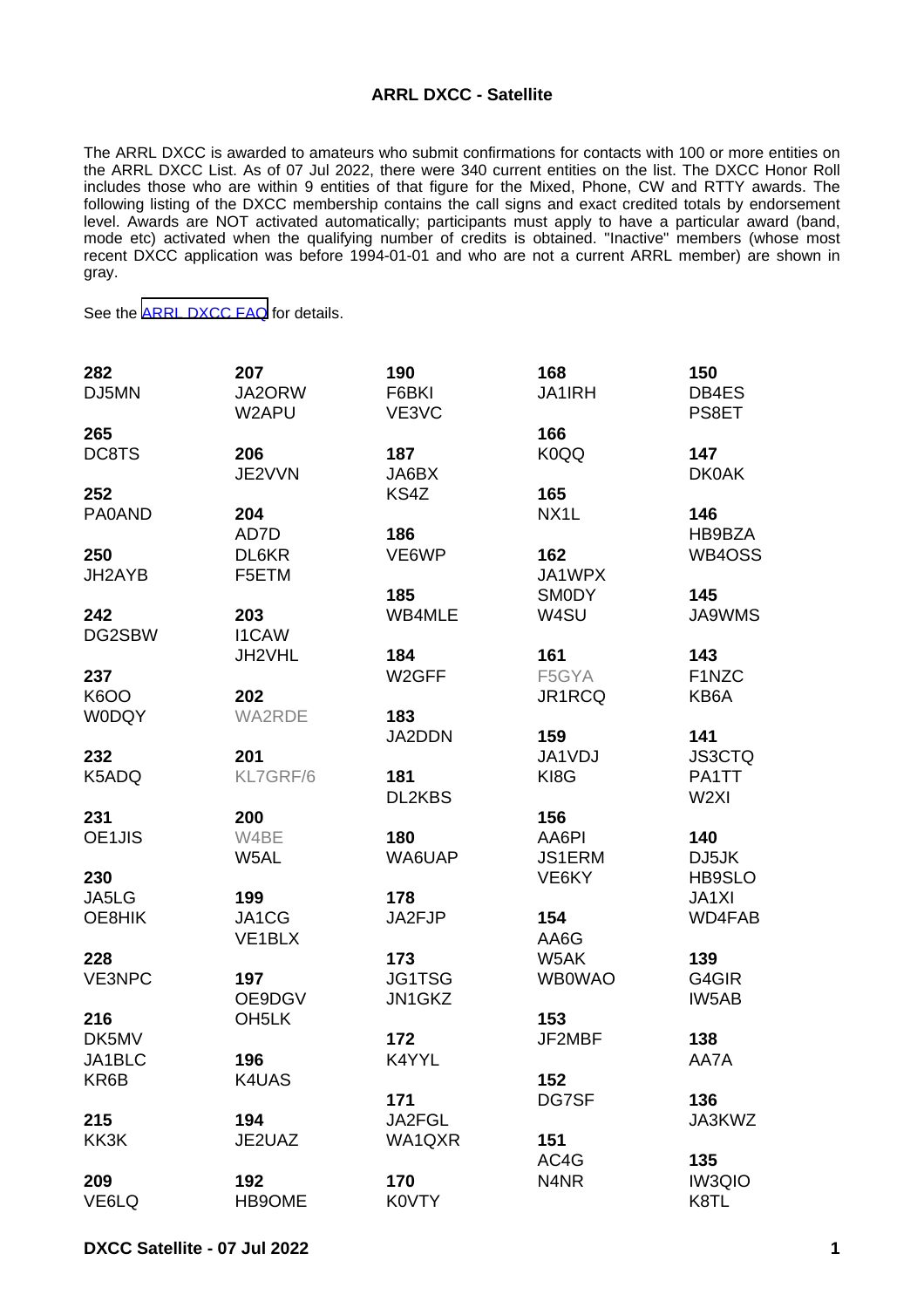| PY2RN               | 122               | <b>WB0YQT</b>      | N4ZC               | 101                           |
|---------------------|-------------------|--------------------|--------------------|-------------------------------|
|                     | D44BS             | YO <sub>2</sub> RR | <b>ON1AIG</b>      | DB7OB                         |
| 134                 | HB9DWR            |                    | PR8KW              | DJ3GZ                         |
| JA3GEP              | NB <sub>2</sub> V | 110                | VK3IK              | DL1DUO                        |
| KB8VAO              |                   | AA9LC              | <b>W0ZZQ</b>       | F6FXU                         |
| N9US                | 121               | JA1WTI             | WB1J               | HB9RYZ                        |
| <b>WA7PIB</b>       | OZ1KYM            | JA6AUX             |                    | JE7RJZ                        |
|                     |                   |                    | 104                | JI1DLZ                        |
| 132                 | 120               | 109                | DA4GS              | JJ1BMB                        |
| AA4LB               | DG5DWL            | DC9ZP              | DG4RCH             | JP1RKH                        |
| DK2LM               | JA2XW             | GW1MNC             | DG9NB              | <b>K0MDJ</b>                  |
|                     | JF2WXS            | JA1GYT             | DL1CF              | K <sub>1</sub> F <sub>X</sub> |
| 131                 | OH6MSZ            | JE5FLM             | EA3CJ              | K5OE                          |
| <b>AHOU</b>         | <b>VE4AMU</b>     | <b>JK1DVX</b>      | <b>JA3THL</b>      | KA1NRC                        |
| EA2AA               |                   | K8YSE              | KA1MLN             | KD3OJ                         |
| <b>JH7DIS</b>       | 118               | NK1K               | N9CCE              | KF6EN                         |
| SM3NRY              | KO4MA             | OE5PAM             | <b>NQ2O</b>        | RA3S                          |
|                     | ZS1LS             |                    | OE5WBN             | <b>UX0FF</b>                  |
| 130                 |                   | 108                | <b>S59SV</b>       | WA1ZUB                        |
| JA3EMU              | 117               | DC3ZB              | W9HAD              | WB8OTH                        |
|                     | DJ7ZG             | DG3GAQ             | W9MXC              | YO9FLD                        |
| 129                 | OE6MDF            | E70T               | Z21HJ              |                               |
| JH1GZV              | YO3APJ            | EA1AUS             |                    | 100                           |
|                     |                   | <b>IK0USO</b>      | 103                | AA6PJ                         |
| 128                 | 116               | PJ2CU              | CN8GI              | AE3T                          |
| JA1GTF              | DG3SAA            | <b>SMOAJU</b>      | GW8TIX             | DF2ET                         |
| YO <sub>2</sub> CMI | G8BCG             | SV8CS              | <b>HB9AOF</b>      | DF4TA                         |
|                     | <b>IKOWGF</b>     |                    | <b>KC0TO</b>       | DG7RO                         |
| 127                 | <b>JA7TQK</b>     | 107                | KP4EKG             | DG7YEO                        |
| DL2AYK              | KD3UY             | CT1EEB             | LZ1JH              | DK3ZL                         |
| PA3FWP              |                   | CU3AN              | N3JON              | DL4EA                         |
| W6RYI               | 115               | DC5IP              | <b>WODEN</b>       | <b>DL6IAN</b>                 |
| W9AE                | DJ6OI             | DD7LD              | W5VHN              | DL7NX                         |
|                     | <b>IK1IYU</b>     | DG6PU              | WA4VOC             | EA1DR                         |
| 126                 | <b>K0BLT</b>      | DK2ZZ              | ZS2ACP             | EA4CYQ                        |
| AB9V                | XE1MEX            | JA2NDQ             |                    | EA4SG                         |
| <b>IK4MSV</b>       | YO2KHK            | JH2QQD             | 102                | EU2AA                         |
| VU2LBW              |                   | <b>K2JNS</b>       | DG1JY              | F4BKV                         |
| WV1X                | 114               | LY3BH              | F8GB               | F4DXV                         |
|                     | TI5RLI            | N6KK               | <b>IW2DMN</b>      | G4WFQ                         |
| 125                 |                   | <b>NIOB</b>        | IZ1ERR             | HB9EKO                        |
| AA6W                | 113               | PE <sub>1</sub> L  | JG1HOM             | <b>IU0LFQ</b>                 |
| DL5GAC              | DL6GBM            |                    | <b>JH0BDK</b>      | <b>IW1FZR</b>                 |
| <b>MIOILE</b>       | DM3ML             | 106                | <b>K7YCH</b>       | JA3KM                         |
| S57NML              | EA6VQ             | DJ2JJ              | LU8EBH             | LZ1GHT                        |
| VR2XMT              | G1RST             | G7AZP              | <b>MOSKN</b>       | N3COG                         |
|                     | K8CS              | JA4VUQ             | N1JEZ              | PA0ZH                         |
| 124                 | W <sub>1</sub> JR | KK5DO              | N7ISH              | PP2RON                        |
| DL4ZAB              |                   | SM5CZK             | OX3DB              | <b>PS7JN</b>                  |
| EA4LH               | 112               | W2RS*              | PE1LAU             | PY1SAN                        |
| <b>WONBC</b>        | JA1ADN            |                    | SP3BGD             | PY4BL                         |
|                     | LA6OP             | 105                | W <sub>1</sub> VC  | RA3DNC                        |
| 123                 |                   | DF8YZ              | W6PIO              | SP8NR                         |
| DJ5JH               | 111               | DG4PK              | W6RV               | SV8QG                         |
| W8WRP               | DJ4LH             | ES1RF              | YO <sub>2</sub> IS | W <sub>2</sub> GG             |
| XE1KK               | EA4NF             | G6WZR              |                    | W5ACM                         |
|                     | OG7D              | N <sub>2</sub> MIP |                    | WL7U                          |